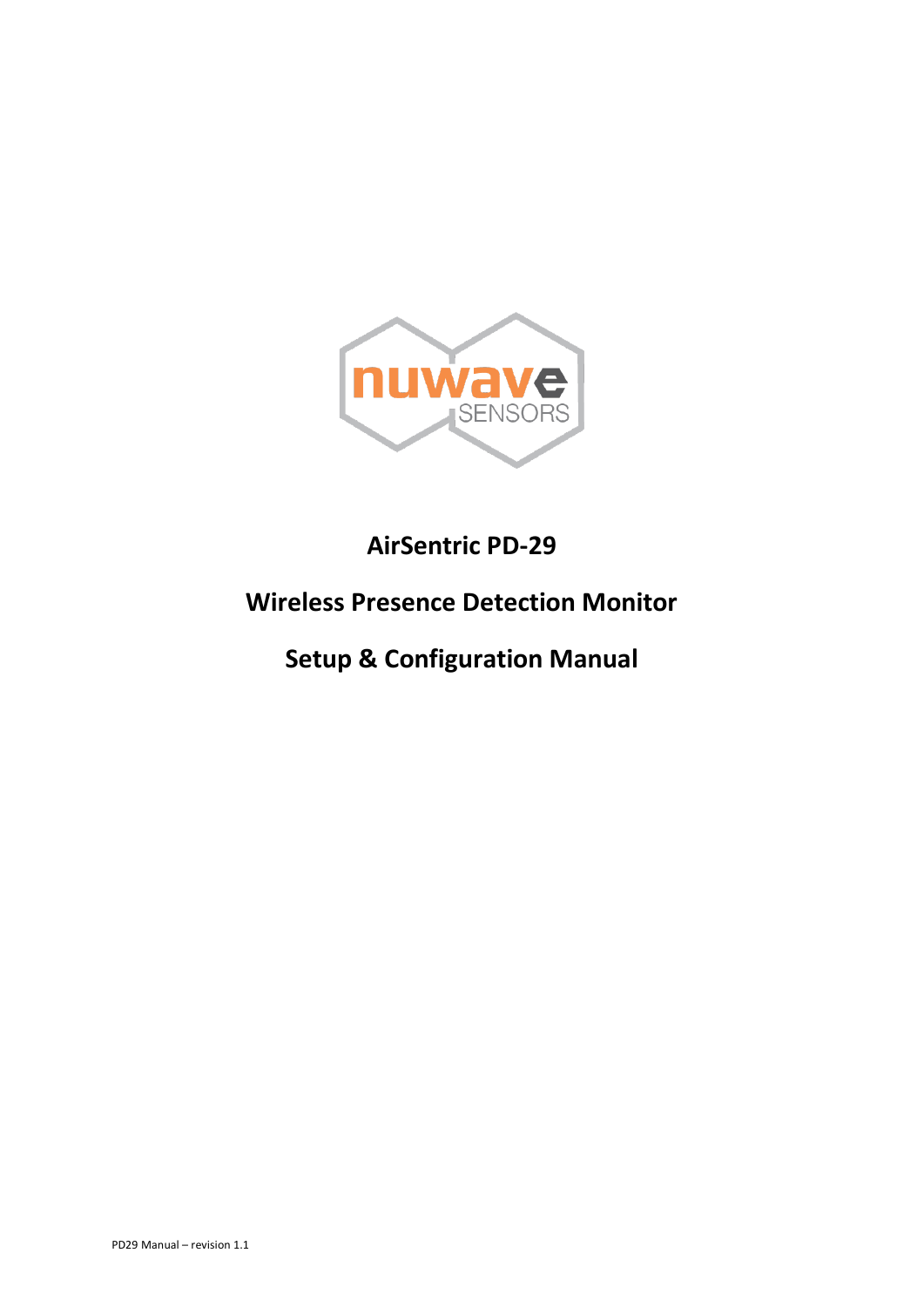

## <span id="page-1-0"></span>**Contents**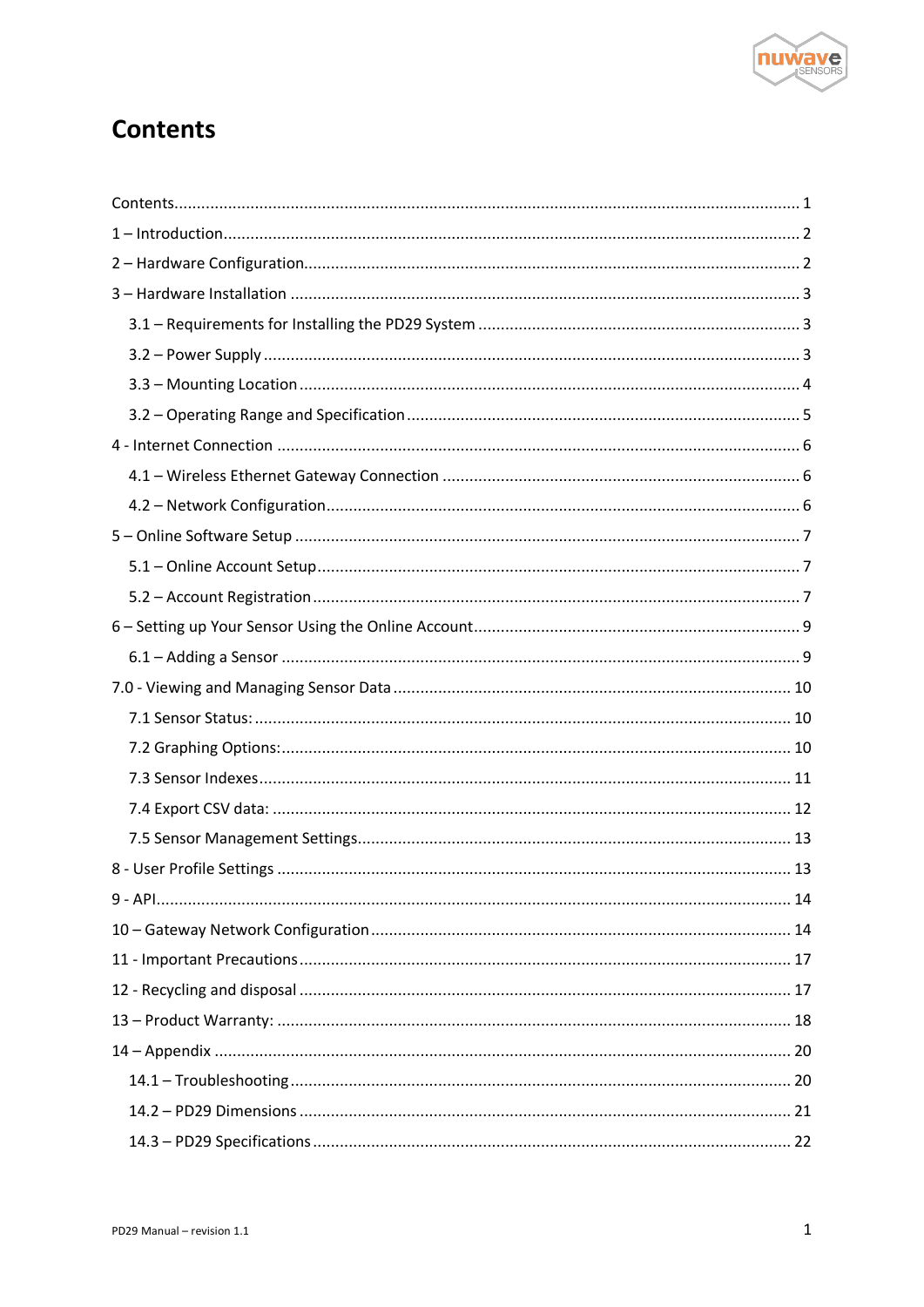

## <span id="page-2-0"></span>**1 – Introduction**

Before installing the AirSentric PD-29 Presence Detection Monitor please give this manual a thorough read through. The manual provides all of the important information to help you successfully install the monitor and set up your online monitoring account. Please retain this manual for future reference.

The PD29 is an all-in-one audio, light and motion sensing device design specifically for occupancy detection. It is a combination of three separate sensors which detects sound levels in dBA, illuminance in Lux and PIR motion. The PD29 can be used in conjunction with other products from NuWave and from the AirSentric range. The device monitors sensor data online using NuWave's HEX software platform and API.

## <span id="page-2-1"></span>**2 – Hardware Configuration**

The AirSentric PD-29 Presence Detection Monitor comes equipped with a Zigbee wireless module, which enables multiple monitors to be installed in a single environment/area. Each unit then communicates back to a single internet enabled network point - the Data Hub - which connects to the online monitoring account.



**Figure 1** → **PD29 wireless setup with Ethernet gateway unit**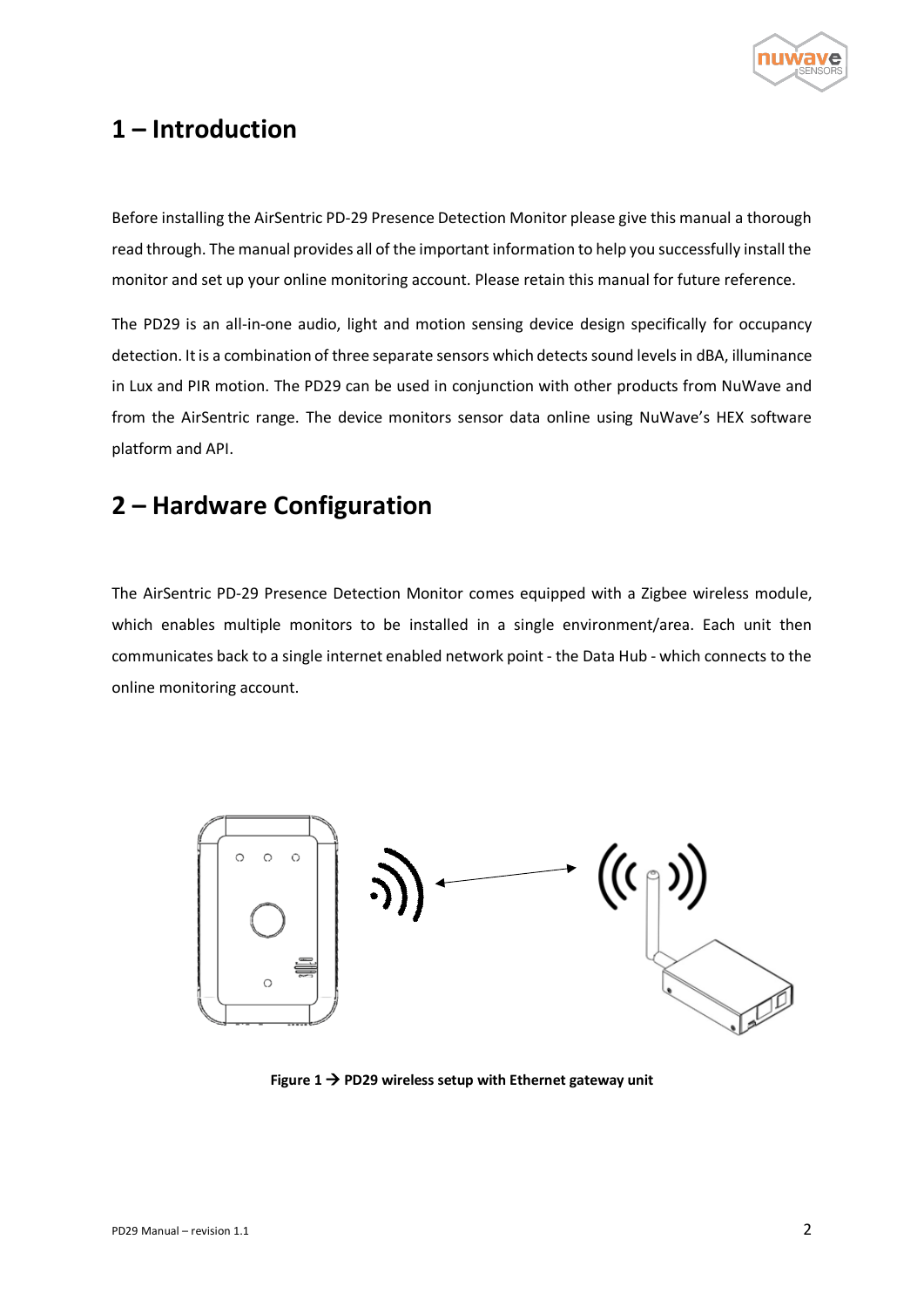

## <span id="page-3-0"></span>**3 – Hardware Installation**

### <span id="page-3-1"></span>**3.1 – Requirements for Installing the PD29 System**

In order to install the system, there must be access to the following;

- Access to a power connection
- Access to a wired internet connection for the gateway
- Once power is supplied and the data gateway is connected the unit will need to be added to your online monitoring account.

**Note:**

- Do not place your PD29 monitor near any heat source such as a radiator or at a window or direct sunlight as this can have an impact on sensor readings
- Place PD29 within range of your wireless network.
- Place in an open space avoid placing in areas where objects or furniture could obstruct readings.

#### <span id="page-3-2"></span>**3.2 – Power Supply**

The PD29 Sensor includes a 12V power supply adapter. The adapter converter can operate at 100 – 240VAC (47-63Hz) and is compatible with the mains power network of most continents.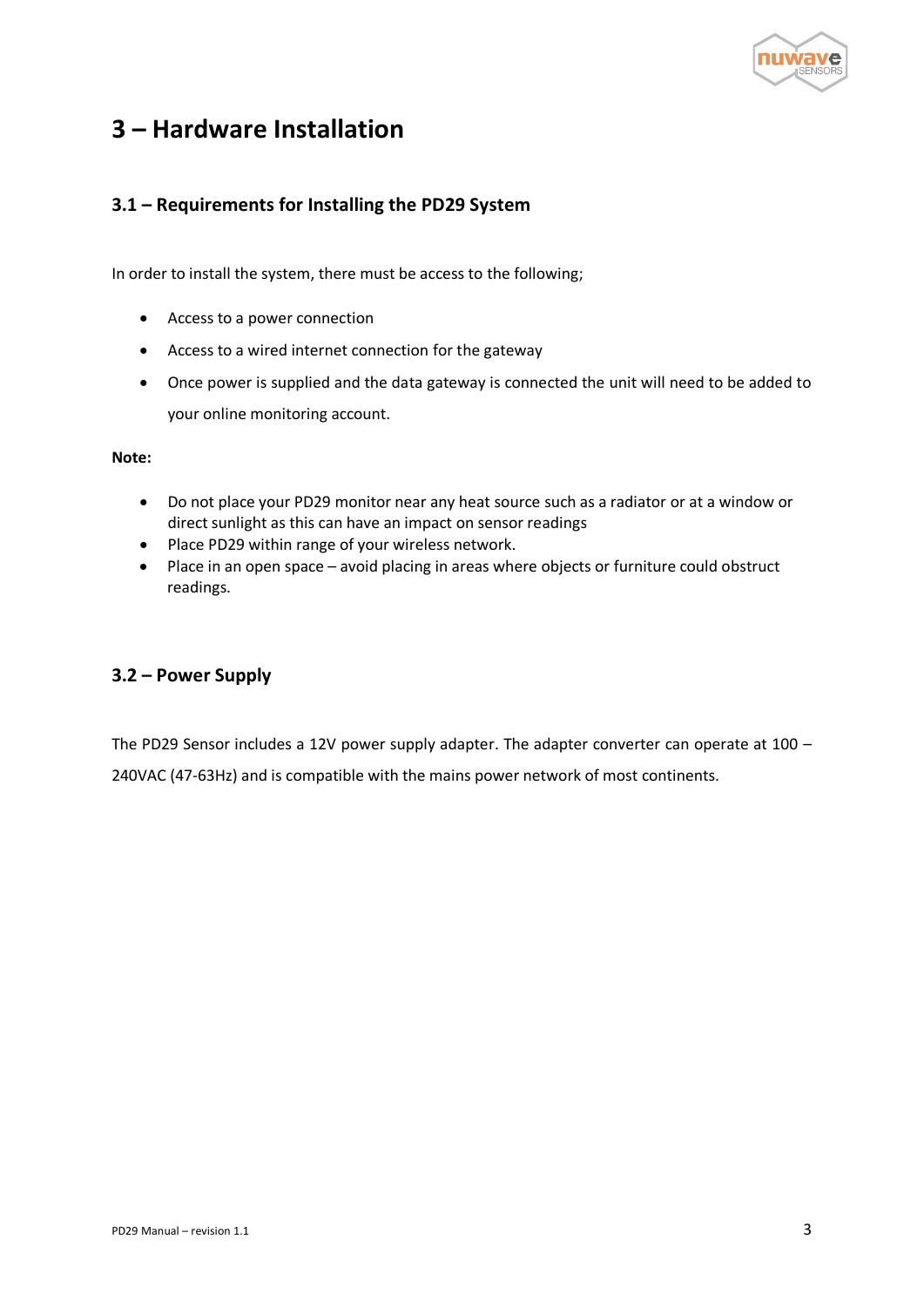

### <span id="page-4-0"></span>**3.3 – Mounting Location**

The PD29 can be wall mounted, using the included mounting plate. anchor points on the baseplate. It is recommended that where possible all 4 mounting holes are used when securing the unit to a wall.

**Please note: The unit is designed to be wall mounted vertically** 





**Figure 2** → **Wall mounting points for the PD29**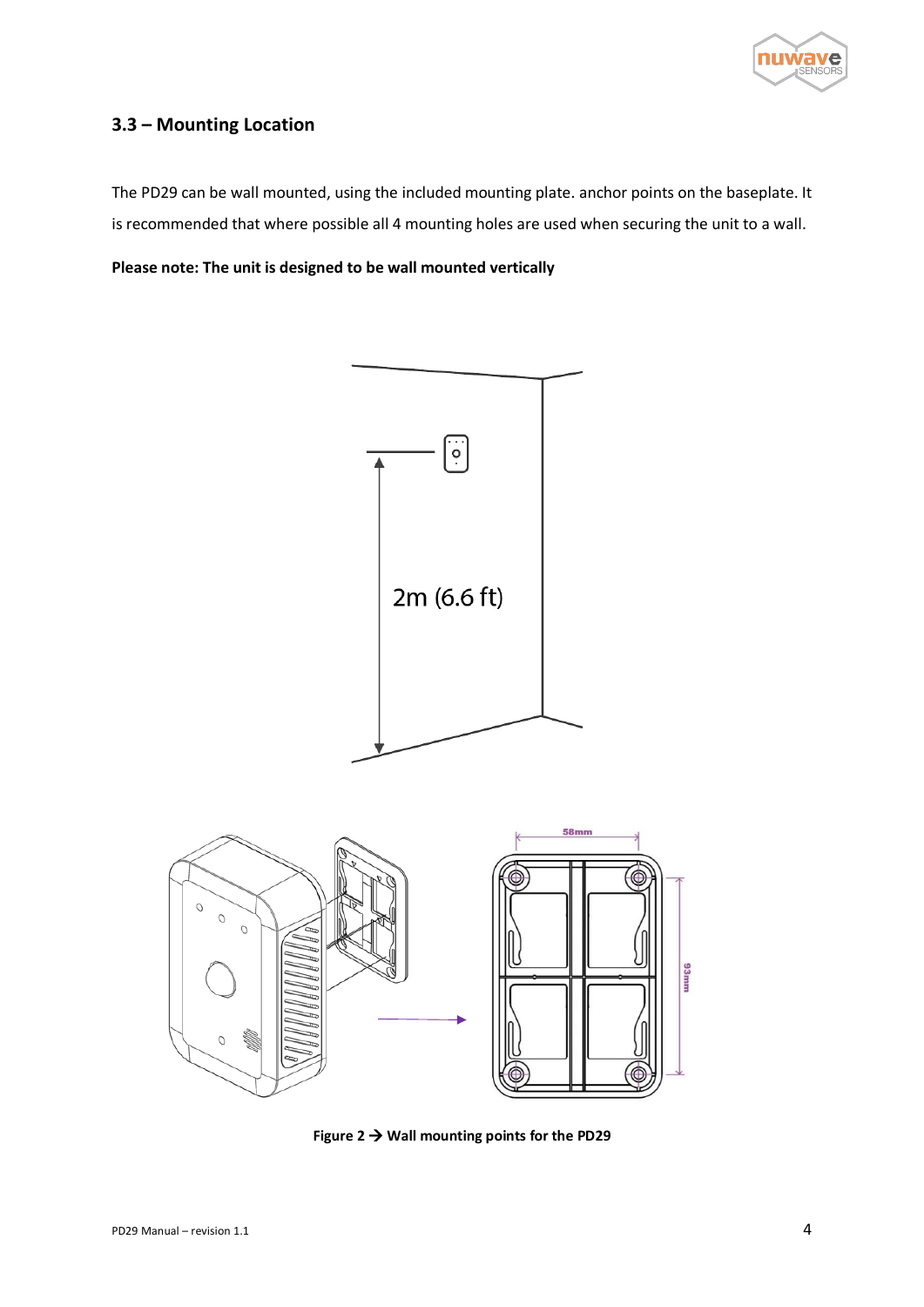

### <span id="page-5-0"></span>**3.2 – Operating Range and Specification**

3.2.1 Motion Sensor

- Range: Up to 19.7 ft (6 m)
- Detection Angle: 100°
- Motion Output: 0-100
- Motion Resolution: 1



#### 3.2.2 Sound Level Sensor

- Audio Output: 30 130 dBA
- Audio Accuracy: +/- 1.5 dBA

3.2.3 Light Sensor

- Ambient Light output: 0 88000 Lux
- Ambient Light sensitivity: 188 μLux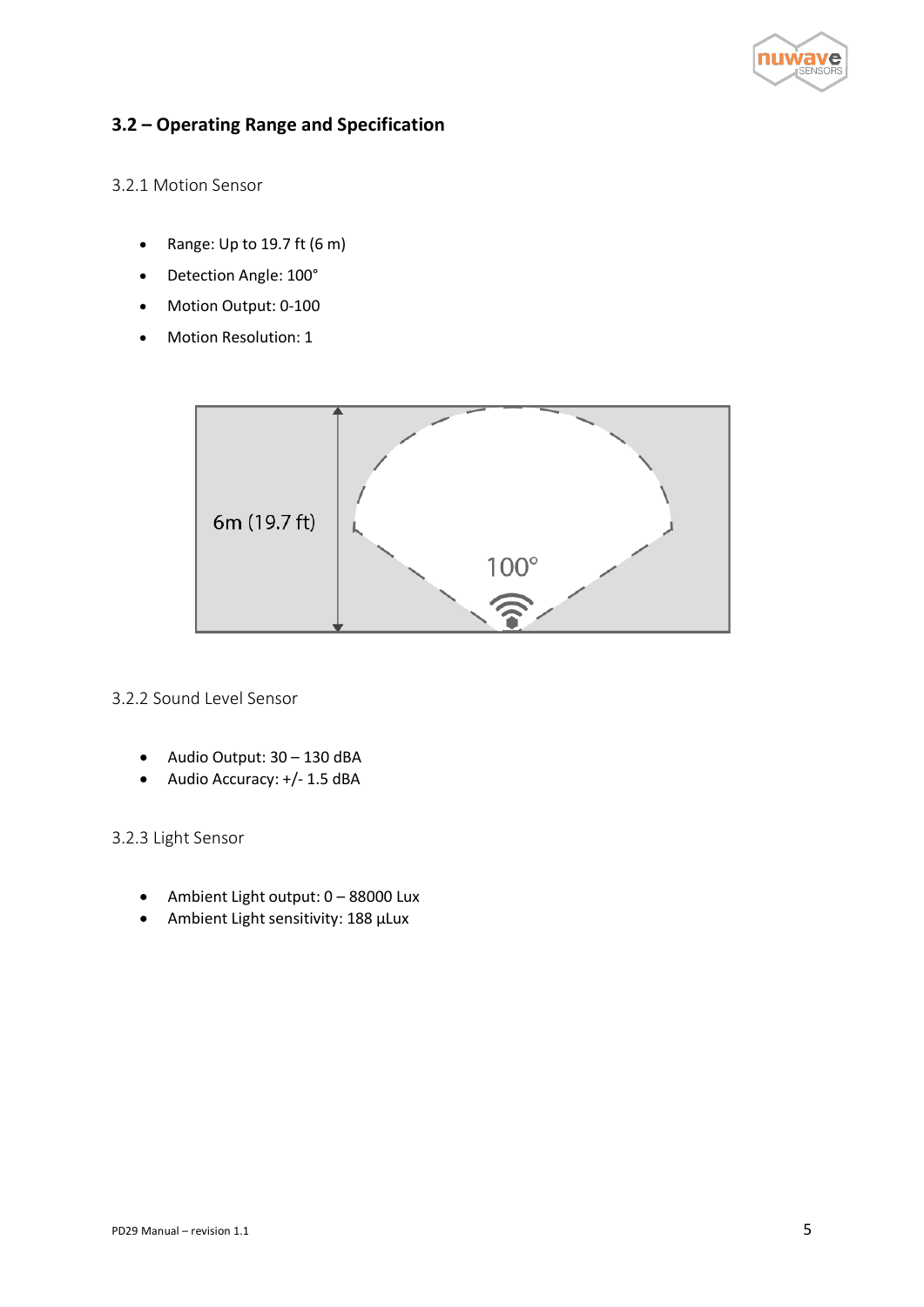

## <span id="page-6-0"></span>**4 - Internet Connection**

### <span id="page-6-1"></span>**4.1 – Wireless Ethernet Gateway Connection**

Your wireless monitor will need to be in range of the gateway – this can vary per building from 20 metres to 100 metres depending on building fabric

- To set up the Gateway please connect the Ethernet cable provided to the DATA HUB and then connect to an Ethernet point or a spare Ethernet port on your router.
- Power on the device after connecting the supplied power supply. The device will power on automatically and establish a connection with the PD29 Sensor.

**Please note:** It can take up to 5 minutes for the gateway to pair with the monitor. You can check its status by viewing the sensor's dashboard for data arriving online.

### <span id="page-6-2"></span>**4.2 – Network Configuration**

The DATA HUB will also by default automatically configure itself to your network settings using DHCP.

It is possible to configure the sensor to connect to a static IP address. Please see page 12 of this manual to complete this step.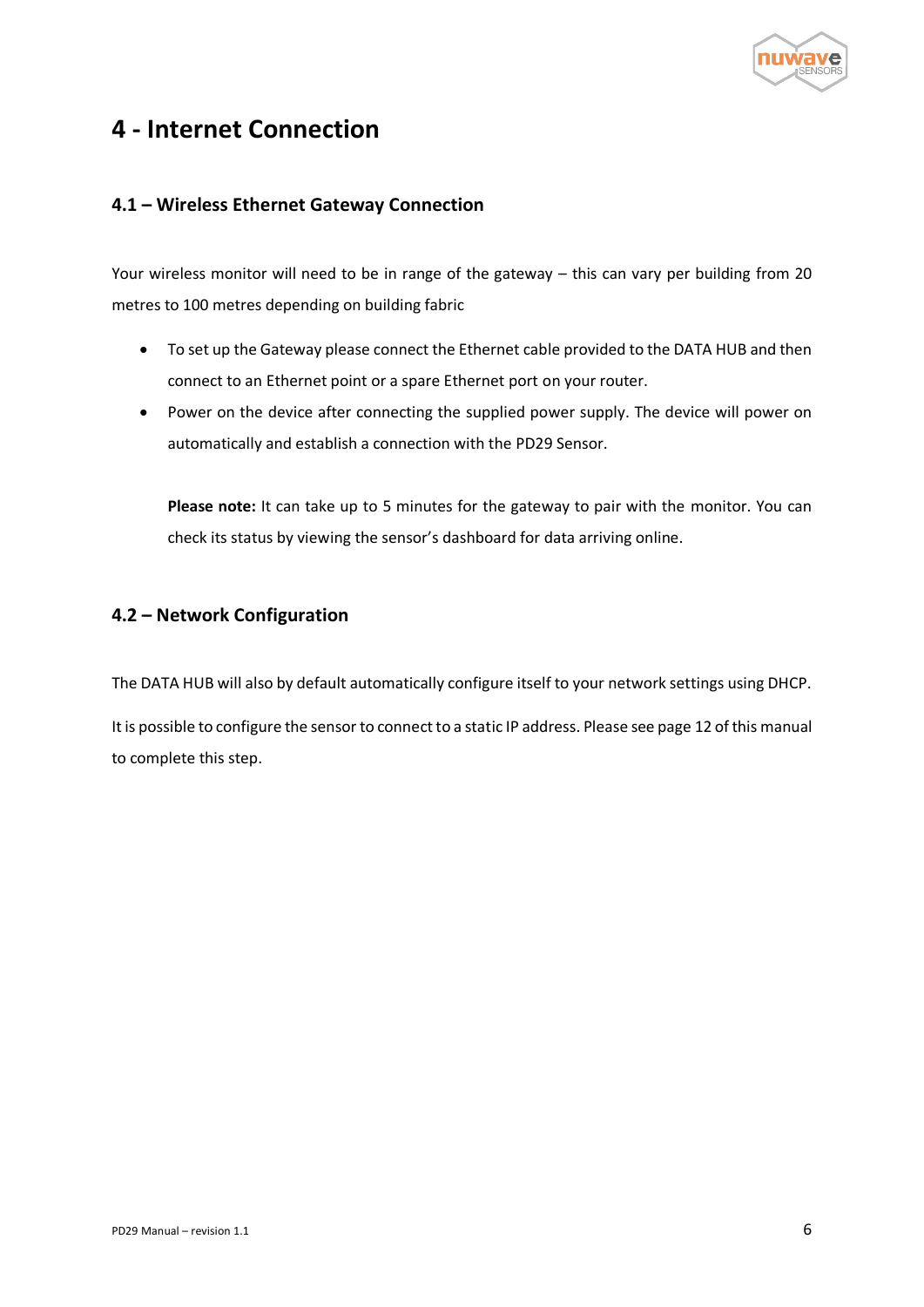

## <span id="page-7-0"></span>**5 – Online Software Setup**

### <span id="page-7-1"></span>**5.1 – Online Account Setup**

To set up your online account to remotely monitor your IAQ monitor please navigate to [https://hex2.nuwavesensors.com](https://hex2.nuwavesensors.com/)[/](https://hex2.nuwavesensors.com/) on your computer internet browser.

On the webpage you will be prompted to sign in or create an account. As this is your first time to access the account please click 'Create Account' just under the sign in section.

| Username         |         |
|------------------|---------|
| Password         |         |
| Forgot Password? | Sign In |

### Login to HEX account



### <span id="page-7-2"></span>**5.2 – Account Registration**

Please complete the form in order to complete the sign-up process**.** If you have any issues, please contact support at[: info@nuwavesensors.com](mailto:info@nuwavesensors.com) quoting the serial number of your monitor and gateway (found on the sticker on the back of both devices).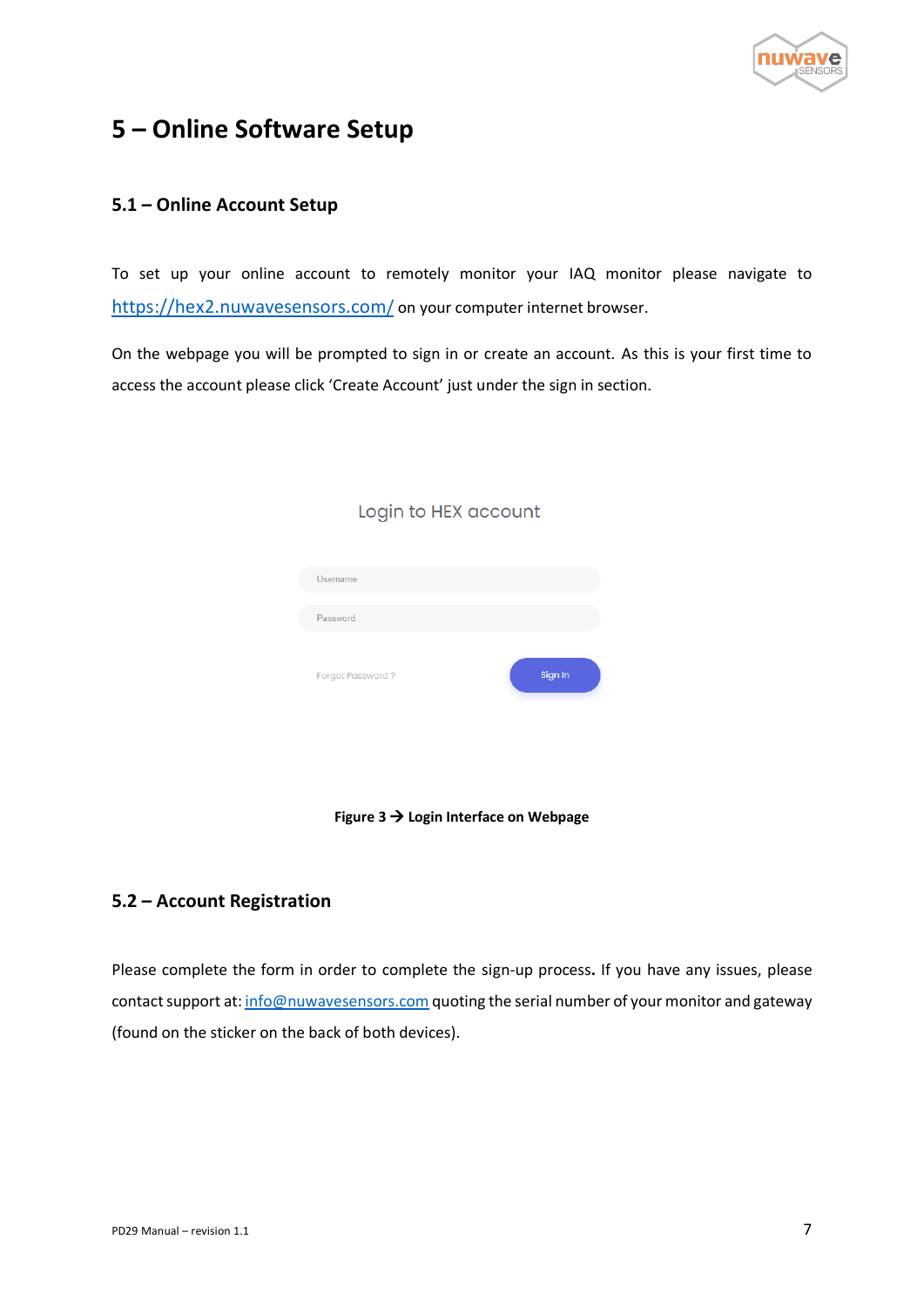

# **Create Account**

#### Username

Required. 150 characters or fewer. Letters, digits and @/./+/-/\_only.

Email

#### Password

- . Your password can't be too similar to your other personal information.
- . Your password must contain at least 8 characters.
- . Your password can't be a commonly used password.
- . Your password can't be entirely numeric.

Password confirmation

Enter the same password as before, for verification.

**Organisation or Business Name** 



**Figure 4** → **Account Registration Form**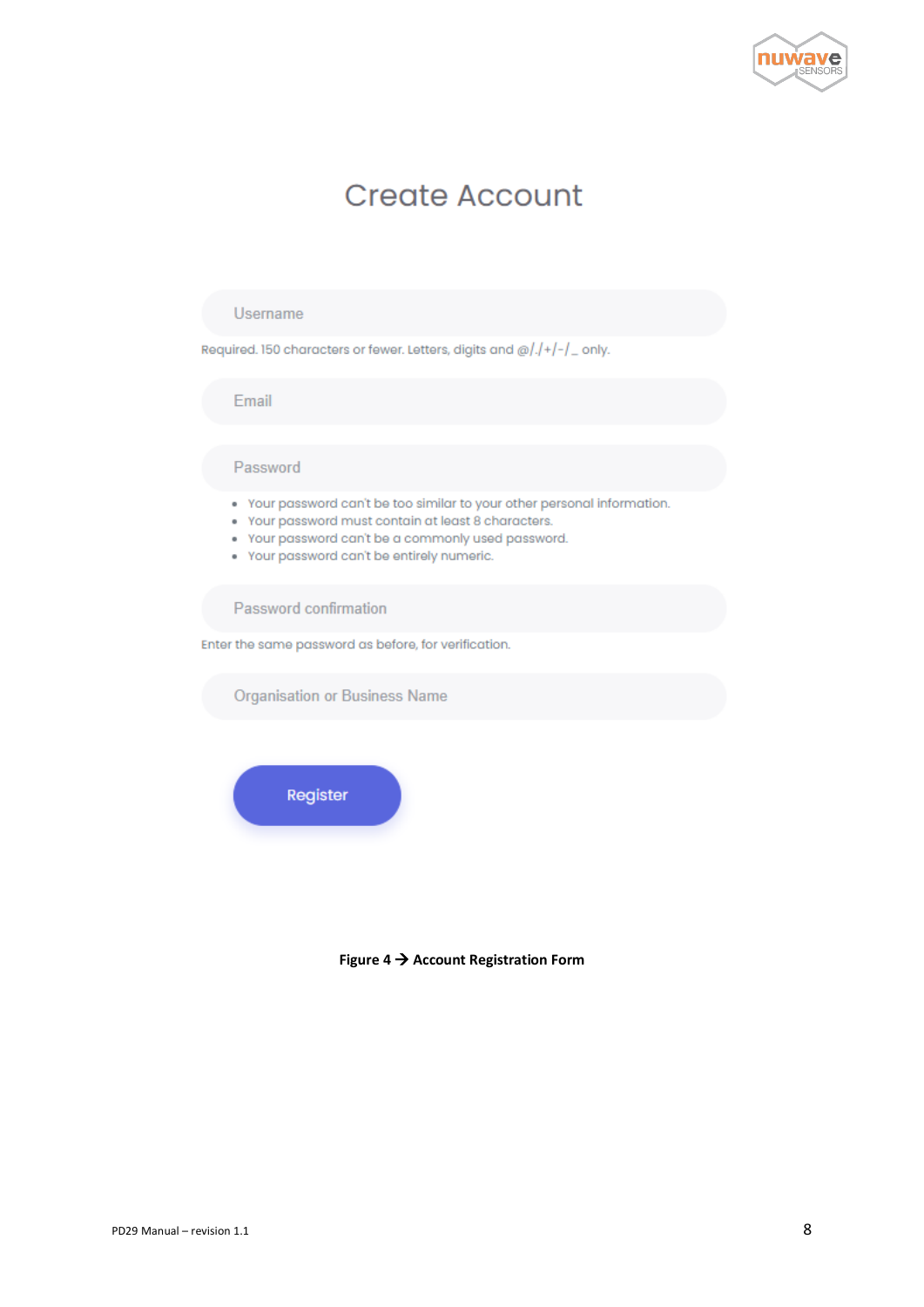

## <span id="page-9-0"></span>**6 – Setting up Your Sensor Using the Online Account**

#### <span id="page-9-1"></span>**6.1 – Adding a Sensor**

After logging in for the first time the first page you will be see is the **Home Page** – where you can add a new sensor and view the list of installed sensors.

To add your new sensor, click **'Add Sensor'** and complete the form based on your sensor details;

- **Sensor Id:** Please enter the 16-digit sensor ID this is the code on the sticker on the back of your sensor.
- **Sensor Name:** Example; Cleanroom 2A
- **Sensor Group:** Completing this field allows you to create groups of sensors based on your preference – example;  $1^{st}$  Floor. You can also leave this blank if you do not wish to create a group.

| <b>Manage Sensors</b>   |                                |  |
|-------------------------|--------------------------------|--|
| # Home > Manage Sensors |                                |  |
|                         |                                |  |
|                         | Click Here to add a new sensor |  |
|                         |                                |  |
| <b>Sensor Settings</b>  |                                |  |
| Sensor Id               | 000D6F0000123456               |  |
| Sensor Name             | <b>Utility Room</b>            |  |
|                         | <b>Add Sensor</b>              |  |
|                         |                                |  |

**Figure 5** → **'Add Sensor' Interface Page**

Once you have competed the above form click 'Add Sensor' button at the end of the form and your sensor will be added. To add another sensor at any time please repeat the steps above.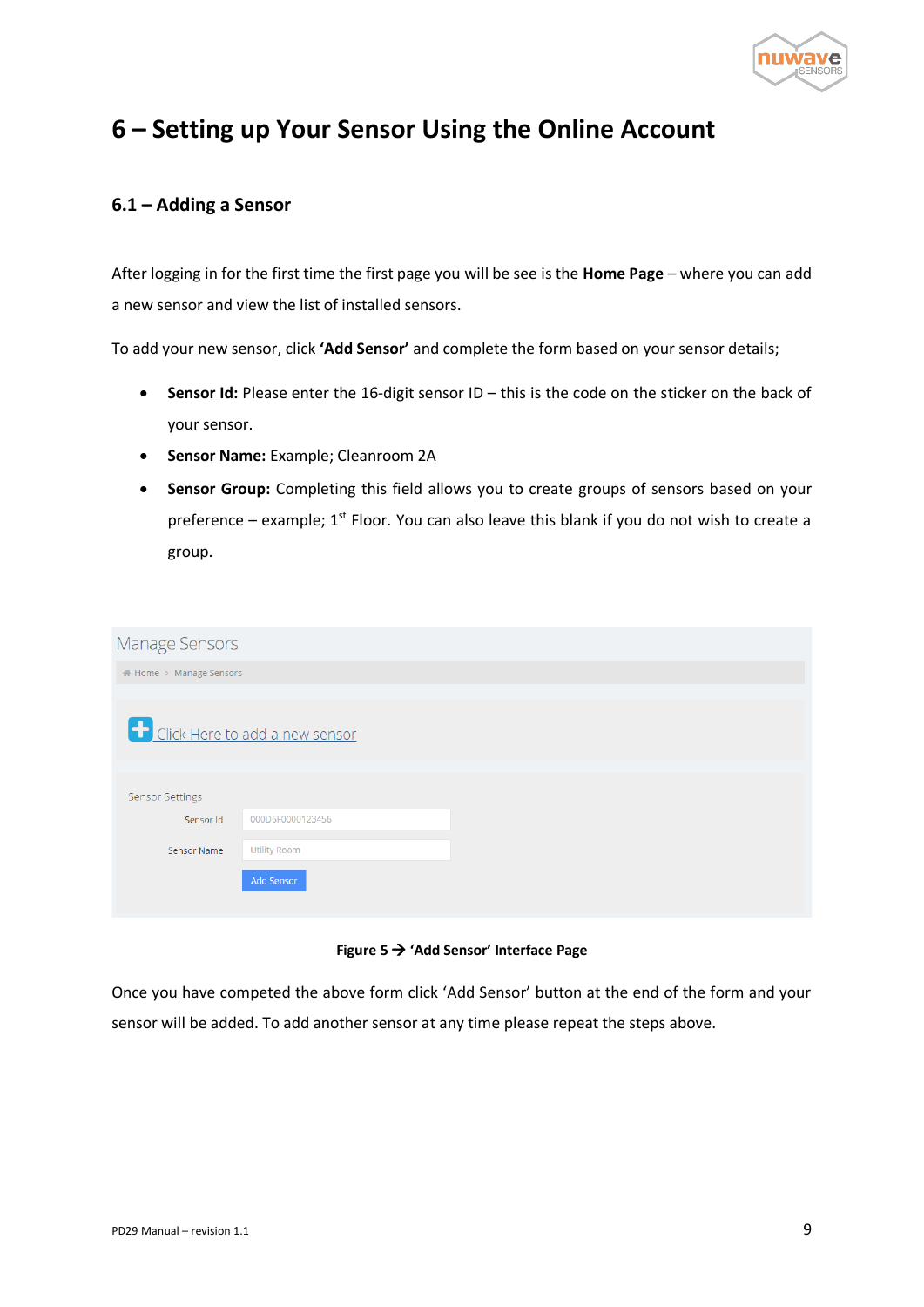

## <span id="page-10-0"></span>**7.0 - Viewing and Managing Sensor Data**

After setting up the sensor and gateway correctly as well as adding your sensor after logging in you should now start to see data arriving on the sensor monitoring page. If you do not see data arriving after a period of 15 minutes please refer to the gateway configurations setting in the troubleshooting section of this manual (page 21).

#### <span id="page-10-1"></span>**7.1 Sensor Status:**

Here you can view the current sensor readings as well as the current temperature and humidity reading from your monitor.



### <span id="page-10-2"></span>**7.2 Graphing Options:**

Data arriving on the website will be visible on the sensor graph. You can change between graph views of 1 hour, 12 hour or 24 hours.

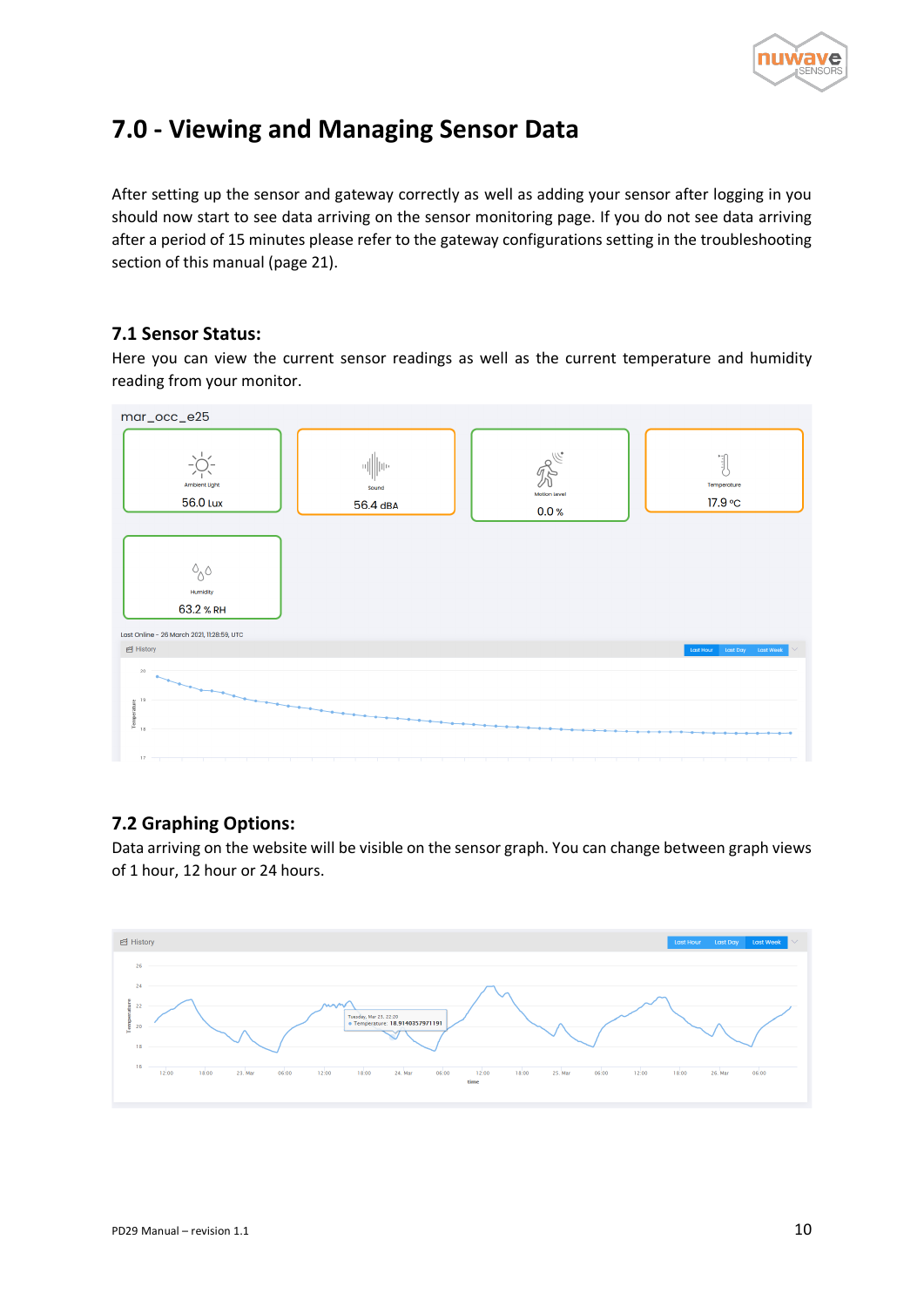

### <span id="page-11-0"></span>**7.3 Sensor Indexes**

Each sensor widget has a colour coded band that changes in response to sensor measurements and indicates the measurement intensity level in the case or the environmental sensors what is considered to be comfortable and healthy.



#### **Motion Sensor:**

The index values are displayed based on a 0-100 motion intensity range.

The values are based on the level of motion recorded in the previous 60 seconds.

0 = no motion detected in the previous 60 seconds

100 = motion detected for all of the previous 60 seconds

A measurement in between indicates varying levels of motion detected.

| <b>Motion Intensity</b> | <b>Index Values</b> |
|-------------------------|---------------------|
| Low                     | $0 - 1$             |
| Moderate - High         | $1 - 50$            |
| <b>High</b>             | 50-100              |

#### **Sound Sensor:**

The index values are displayed based on a dBA Sound Level.

The values are based on the average level of sound recorded in the previous 60 seconds.

| Sound Level     | <b>Index Values</b> |
|-----------------|---------------------|
| Low             | 30-50 dBA           |
| Moderate - High | 50-80 dBA           |
| High            | 80-130 dBA          |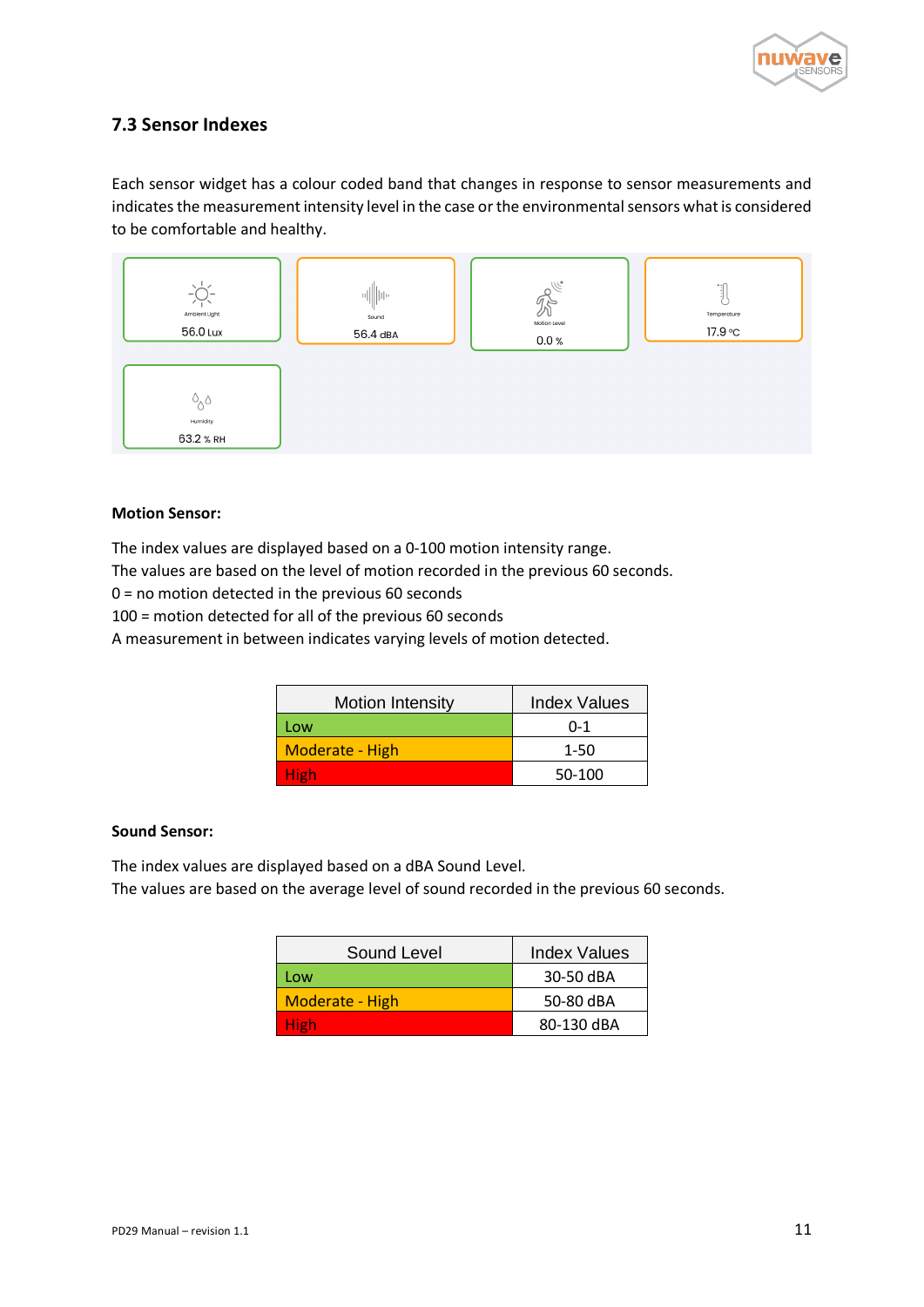

#### **Light Sensor:**

The index values are displayed based on ambient light output measured in Lux. The values are based on the average Lux levels recorded in the previous 60 seconds.

| Light (Lux) Level | <b>Index Values</b> |
|-------------------|---------------------|
| Low               | 0-500 Lux           |
| Moderate - High   | 500-1000 Lux        |
| High              | $>1000$ Lux         |

#### **Temperature & Humidity:**

The following index is used to determine the optimal values for temperature and humidity based on building occupant comfort levels and what is considered to be healthy for the respiratory system.

|             | OK              | Fair             | Poor              |  |
|-------------|-----------------|------------------|-------------------|--|
|             | 35 - 65%        | 25% - 35% /      | $<$ 25% / $>$ 80% |  |
| Humidity    |                 | $65\% - 80\%$    |                   |  |
|             | $18 °C - 24 °C$ | $15 °C - 18 °C/$ | <15°C/>28°C       |  |
| Temperature |                 | $24 °C - 28 °C$  |                   |  |

### <span id="page-12-0"></span>**7.4 Export CSV data:**

For a longer-term view of the data or for detailed analysis you can download a CSV file of your data at any time.

Due to download file size limitations this is limited at 1 weeks' worth of data per download. The link to download your data will be e-mailed to the e-mail address registered with the account.

| * Export Air Quality Data                                                                            |    |            |  |
|------------------------------------------------------------------------------------------------------|----|------------|--|
| Export Air Quality Data as CSV<br>(Due to current limitations please do not select more than a week) |    |            |  |
| 01/02/2015                                                                                           | to | 07/02/2015 |  |
| <b>Export Data</b>                                                                                   |    |            |  |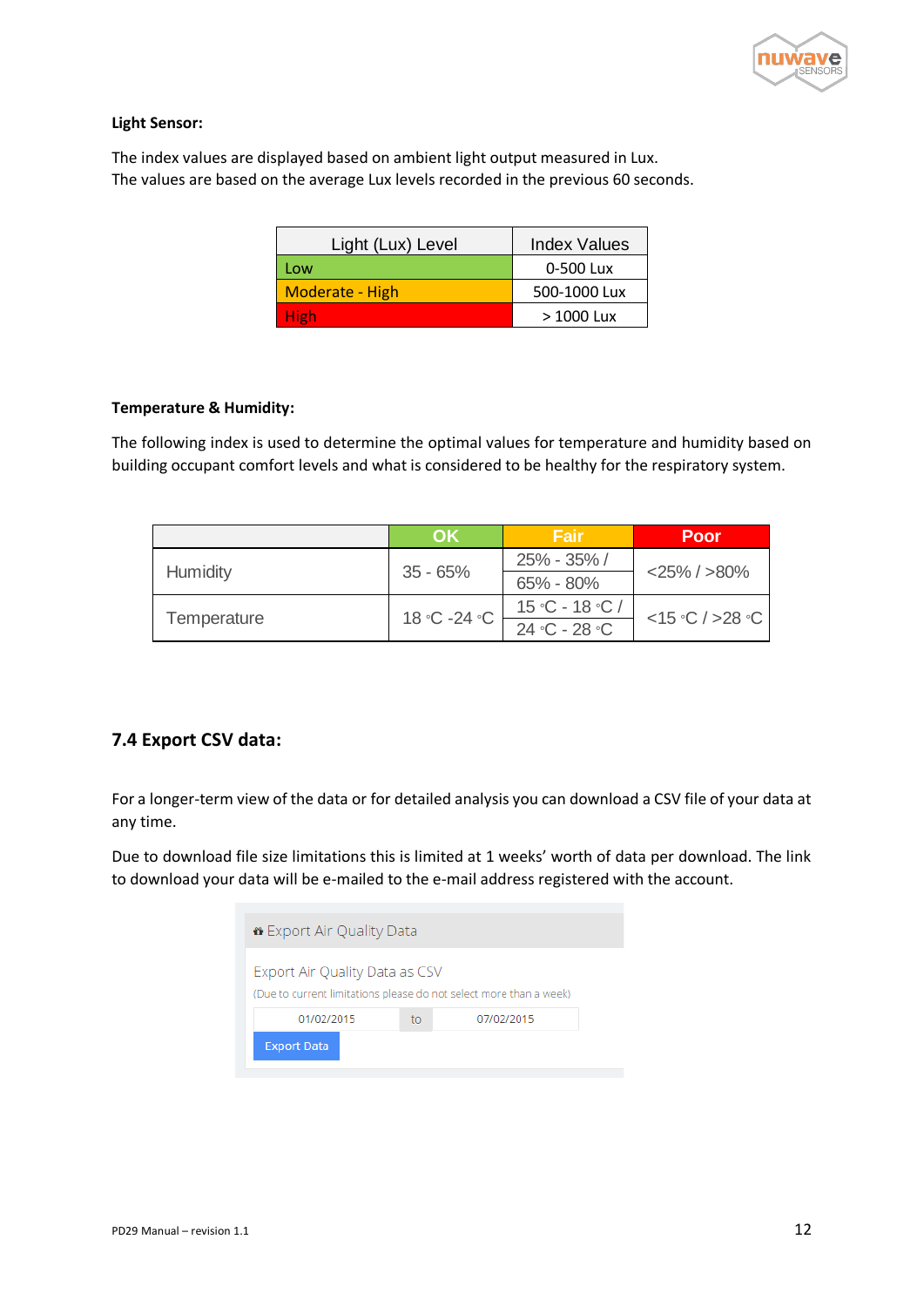

### <span id="page-13-0"></span>**7.5 Sensor Management Settings**

At the bottom of each sensor you will find the sensor management settings. From here you can manage settings such as re-naming the sensor.

| ▶ Sensor Management |                       |  |
|---------------------|-----------------------|--|
| Sensor Settings     |                       |  |
| Sensor Id           | 000D6F0012341234      |  |
| Sensor Name         | Demo WB55             |  |
| Sensor Group        | Test WB55             |  |
|                     | <b>Submit Changes</b> |  |

**Note:** To save and changes make sure and click 'Submit Change' at the bottom of the form.

## <span id="page-13-1"></span>**8 - User Profile Settings**

On the settings page you can edit and manage your user account details including;

- Change Password
- Change e-mail address associated with the account
- Address Location

Once any changes have been made click the 'Save Changes' button.

| # Home > Pages > Account Settings > User settings<br>Actions $\smallsmile$<br><b>PROFILE ACCOUNT</b><br>User Info Change Avatar Change Password<br>First Name<br><b>nuwave</b><br>SENSORS<br>$\begin{tabular}{ c c } \hline 1 \\ \hline \end{tabular}$<br>John<br><b>Last Name</b><br>Doe<br><b>NuWave Sensors</b><br>E-mail address<br><b>Location Address</b><br>$\sim$ 100 $\mu$ m $^{-1}$<br><sup>®</sup> User Settings<br>Account Activation Key<br><b>Contractor</b><br>◎ Gateway Settings<br><b>G</b> Help | <b>Account Settings</b> |  |
|-------------------------------------------------------------------------------------------------------------------------------------------------------------------------------------------------------------------------------------------------------------------------------------------------------------------------------------------------------------------------------------------------------------------------------------------------------------------------------------------------------------------|-------------------------|--|
|                                                                                                                                                                                                                                                                                                                                                                                                                                                                                                                   |                         |  |
|                                                                                                                                                                                                                                                                                                                                                                                                                                                                                                                   |                         |  |
|                                                                                                                                                                                                                                                                                                                                                                                                                                                                                                                   |                         |  |
| Save Changes<br>Cancel                                                                                                                                                                                                                                                                                                                                                                                                                                                                                            |                         |  |

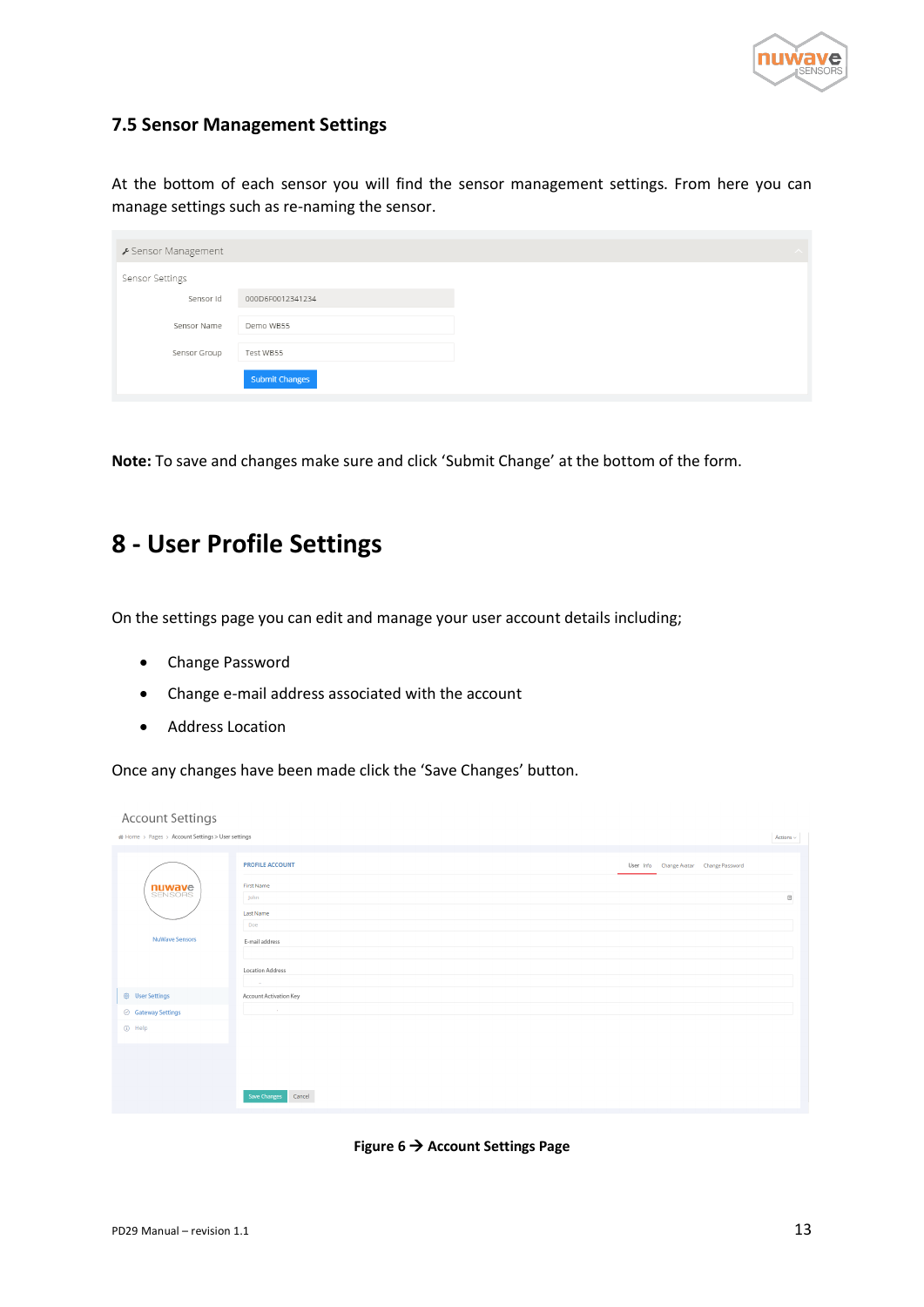

## <span id="page-14-0"></span>**9 - API**

NuWave Sensors offers a RESTful API to monitor devices connected to our HEX monitoring software.

Resources regarding the API for your installed monitors is available at the following link address:

https://hex2.nuwavesensors.com/api/docs/

# <span id="page-14-1"></span>**10 – Gateway Network Configuration**

The DATA HUB gateway is configured to use DHCP by default. This automatically detects network settings on most standard networks and the sensor will be able to send data online without changing any settings.

If you need to configure a port on your network for the gateway the port and server address details are as follows:

**Remote Port Number: 58122**

#### **Remote Server Address: gateway2.nuwavesensordata.com**

You can also edit the network settings and assign a static IP using the gateway web interface of the gateway which is accessible using an internet browser. To access the gateway you must know the IP address which can be found using the MAC address of the gateway (located on the bottom of gateway).

When prompted, enter the following username and password;

**Username:** admin **Password:** 'admin' or 'alpha'

If you have any issues, please contact [info@nuwavesensors.com](mailto:info@nuwavesensors.com)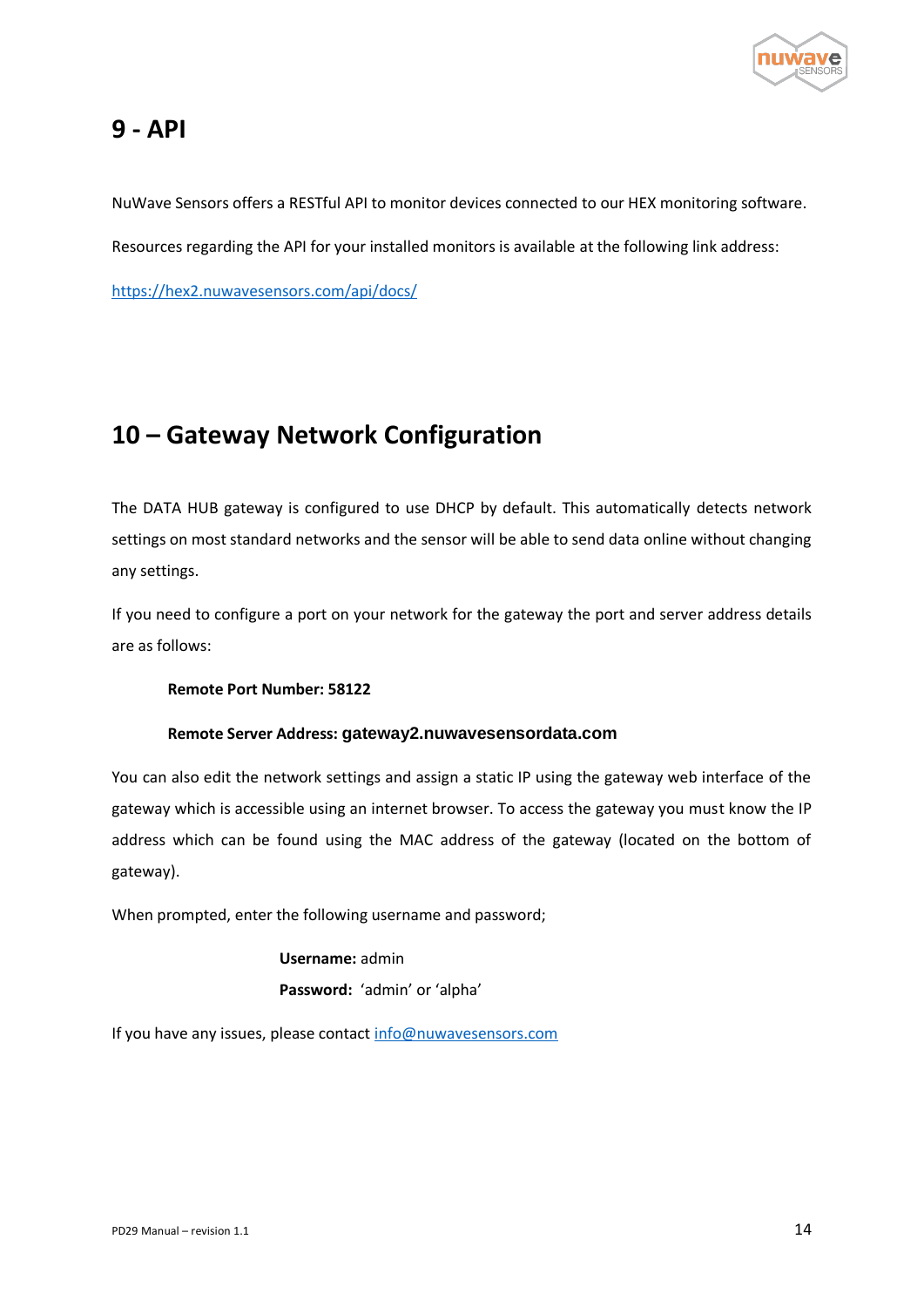

| <b>Current Status</b> |                                   | help                                                      |
|-----------------------|-----------------------------------|-----------------------------------------------------------|
| Local IP Config       | Module Name: Gateway              | • Run time:                                               |
| TH1                   | Firmware Revision: 3010           | run time means<br>the minutes                             |
| Web to Serial         | Current IP Address: 192.168.1.108 | since latest<br>reboot                                    |
| Misc Config           | MAC Address: d8-b0-4c-c0-0e-7f    | • TX/RX Count:                                            |
| Reboot                | Run Time: 9day: 1hour: 17min      | TX/RX count give<br>us a calculation<br>of the total byte |
|                       | TX Count(ETH): 58985642/ bytes    | we have been<br>received or send.                         |
|                       | RX Count(ETH): 0/ bytes           |                                                           |

**Figure 7 → Gateway Homepage** 

| <b>Current Status</b> |                                                  | help                                        |
|-----------------------|--------------------------------------------------|---------------------------------------------|
| Local IP Config       | IP type:   DHCP/AutoIP $\vee$                    | $\bullet$ IP type:                          |
| TTL1                  |                                                  | StaticIP or DHCP                            |
| Web to Serial         | Static IP: 192<br>$\cdot$ 7<br>.168<br>$\cdot$ 0 | • StaticIP<br>Module's static ip            |
| Misc Config           | Submask: 255<br>.255<br>.255<br>$\cdot 0$        | $\cdot$ Submask<br>usually                  |
| Reboot                |                                                  | 255.255.255.0                               |
|                       | .168<br>.100<br>$\cdot 0$<br>Gateway: 193        | • Gateway<br>Usually router's<br>ip address |
|                       | Cancel<br>Save                                   |                                             |



| <b>Current Status</b> |                                  |                                                          | help                                      |
|-----------------------|----------------------------------|----------------------------------------------------------|-------------------------------------------|
| Local IP Config       | Baud Rate: 19200                 | bps                                                      | $\bullet$ baud:                           |
| TTL1                  | Data Size: $ 8 \vee $ bit        |                                                          | 300~1024000bps(<br>and 485 can only       |
| Web to Serial         | Parity:                          | None $\sim$                                              | up to                                     |
|                       | <b>Stop Bits:</b>                | $1 \vee$ bit                                             | 115200bps)                                |
| Misc Config           | Flow Control and RS485:          | None                                                     | • flowcontrol and<br><b>RS485</b>         |
| Reboot                | Local Port Number: 23            |                                                          | default RS485                             |
|                       | Remote Port Number: 58122        |                                                          | • local port<br>$1 \sim 65535$ . when     |
|                       | Work Mode:                       | <b>TCP Client</b><br>None<br>$\checkmark$<br>$\check{ }$ | <b>TCP Client, set</b><br>this to 0 means |
|                       | Remote Server Addr:              | gateway2.nuwavesensordata.com                            | use random local<br>port                  |
|                       | Timeout: 0                       | seconds (< 256, 0 for no timeout)                        | • remote port                             |
|                       | UART packet Time: 0              | ms (< 256)                                               | 1~65535                                   |
|                       | UART packet length: 0            | chars $(<= 1460, 0$ for no use)                          | • packet time<br>$1 \sim 255$ ms, default |
|                       | Sync Baudrate(RF2217 similar): □ |                                                          | 10ms; when baud<br>$<=4800bps$ , pls      |
|                       |                                  | Save<br>Cancel                                           | set packet time<br>to 50 ms               |

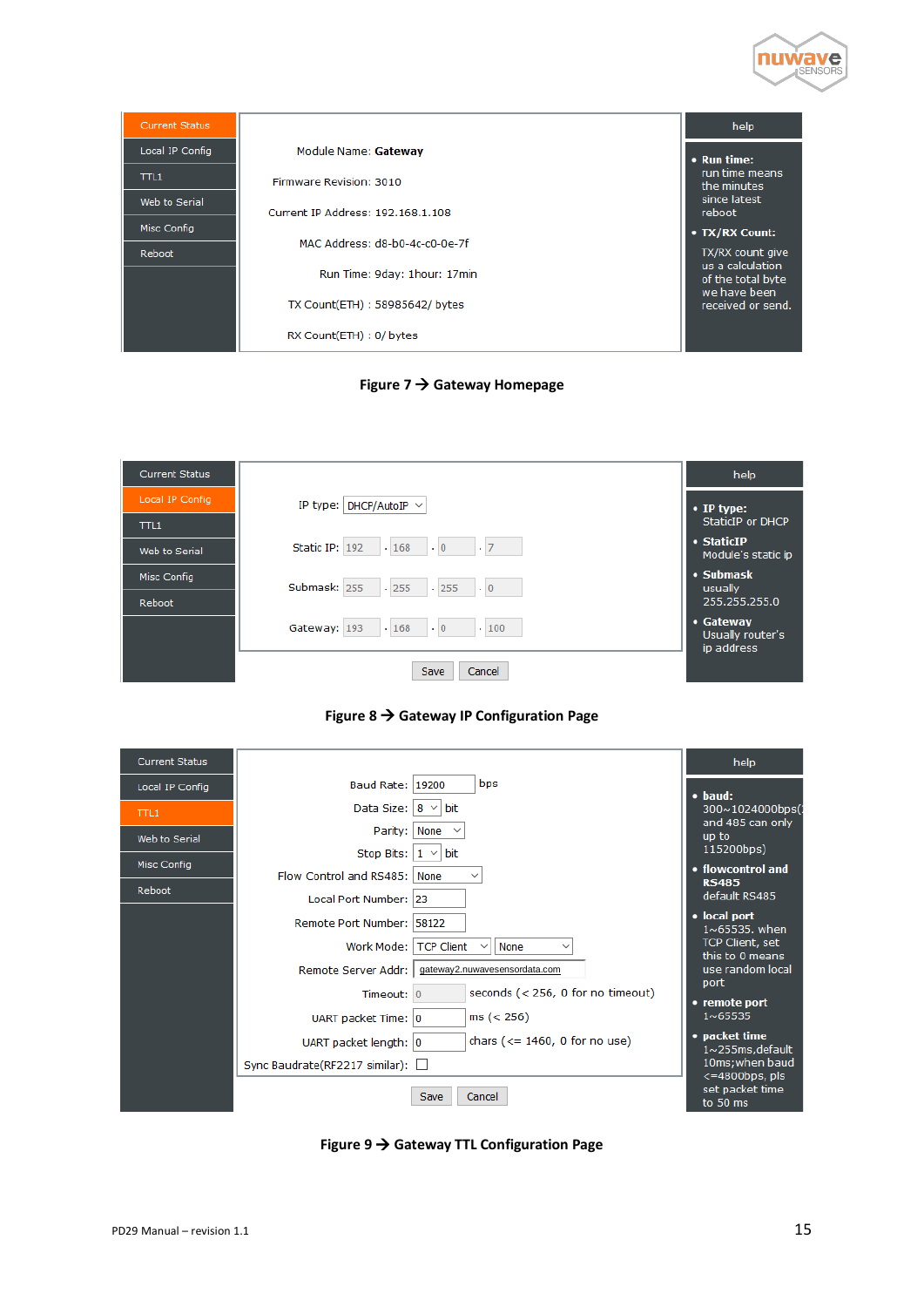

| <b>Current Status</b> |                                        |                                                                 | help                                |
|-----------------------|----------------------------------------|-----------------------------------------------------------------|-------------------------------------|
| Local IP Config       | Module Name: Gateway                   | $\begin{array}{c} \begin{array}{c} \pm \end{array} \end{array}$ | • module name                       |
| TTL1                  | UPnP port number: 6432                 |                                                                 | max length is 15<br>char            |
| Web to Serial         | weberver port number: 80               |                                                                 | • Web port                          |
| Misc Config           | Module Id(use for indentify modue):  1 | (1~65535)                                                       | default 80                          |
| Reboot                | Module Id type: 0                      | (0/1/2/3)                                                       | • ID and ID type<br>we could use it |
|                       |                                        | MAC Address: d8-b0-4c-c0-0e-7f                                  | for D <sub>2D</sub>                 |
|                       | User name: ladmin                      |                                                                 | • Mac address<br>user could modify  |
|                       | Pass word: admin                       | a                                                               | this MAC address                    |
|                       | Save                                   | Cancel                                                          |                                     |

**Figure 10** → **Gateway Misc Configuration Page**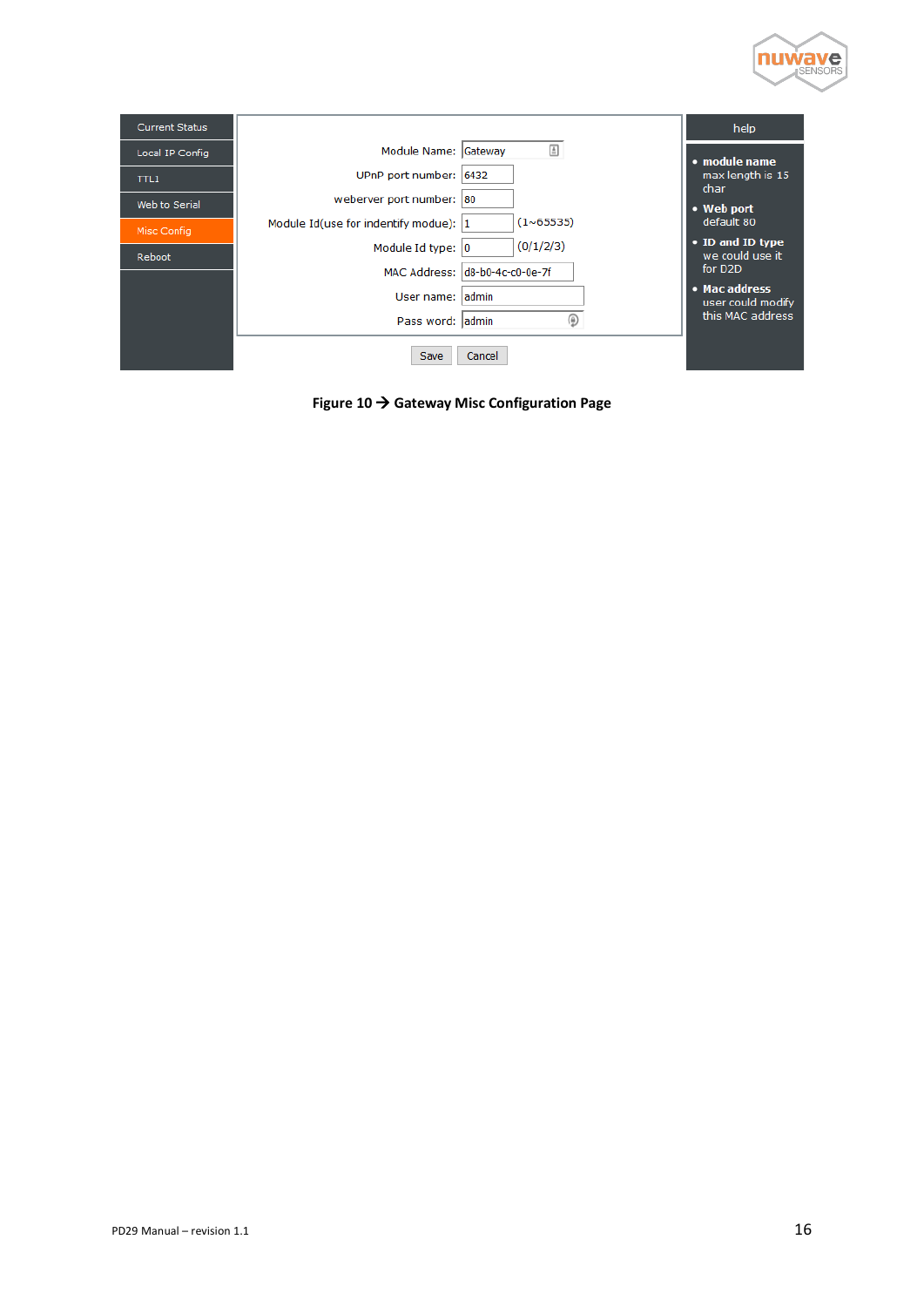

## <span id="page-17-0"></span>**11 - Important Precautions**

Caution! This device is recommended for use indoors and in a dry location only.

- Take care when using PD29 to route the power cable in a way that reduces the risk of injury to others, such as by tripping or choking.
- Do not cover or obstruct vents around the PD29 sensor.
- Only use the power adapter supplied with PD29.
- Do not insert anything through the vents.
- Do not inject gas, dust or chemicals directly into the PD29 sensor.
- Do not use this device near water.
- Do not drop or subject the device to undue shock.
- Do not place in insect-infested areas. Insects can block vent openings to the sensors.

PD29 is designed to be maintenance free, but you should keep it clean and avoid dust build up especially around the air vents of the sensor which can reduce performance.

To clean PD29:

- 1. Turn off mains power and remove the power adapter plug from PD29.
- 2. Wipe the outside with a clean, slightly damp cloth. Don't use soap or solvents!
- 3. Very gently vacuum around the vents of the PD29 sensor to remove dust obstructing the vent openings.

Note:

- Never use detergents or solvents on your PD29 sensor or spray air fresheners, hair spray or other aerosols near it.
- Do not place PD29 in water or let water get inside the PD29 sensor.
- Do not paint your PD29 sensor.

## <span id="page-17-1"></span>**12 - Recycling and disposal**

The WEEE symbol on this product means that PD29 should be disposed of separate from ordinary household waste at the end of its life in accordance with local regulations. Please take PD29 to a collection point designated by your local authority to be recycled to help conserve natural resources.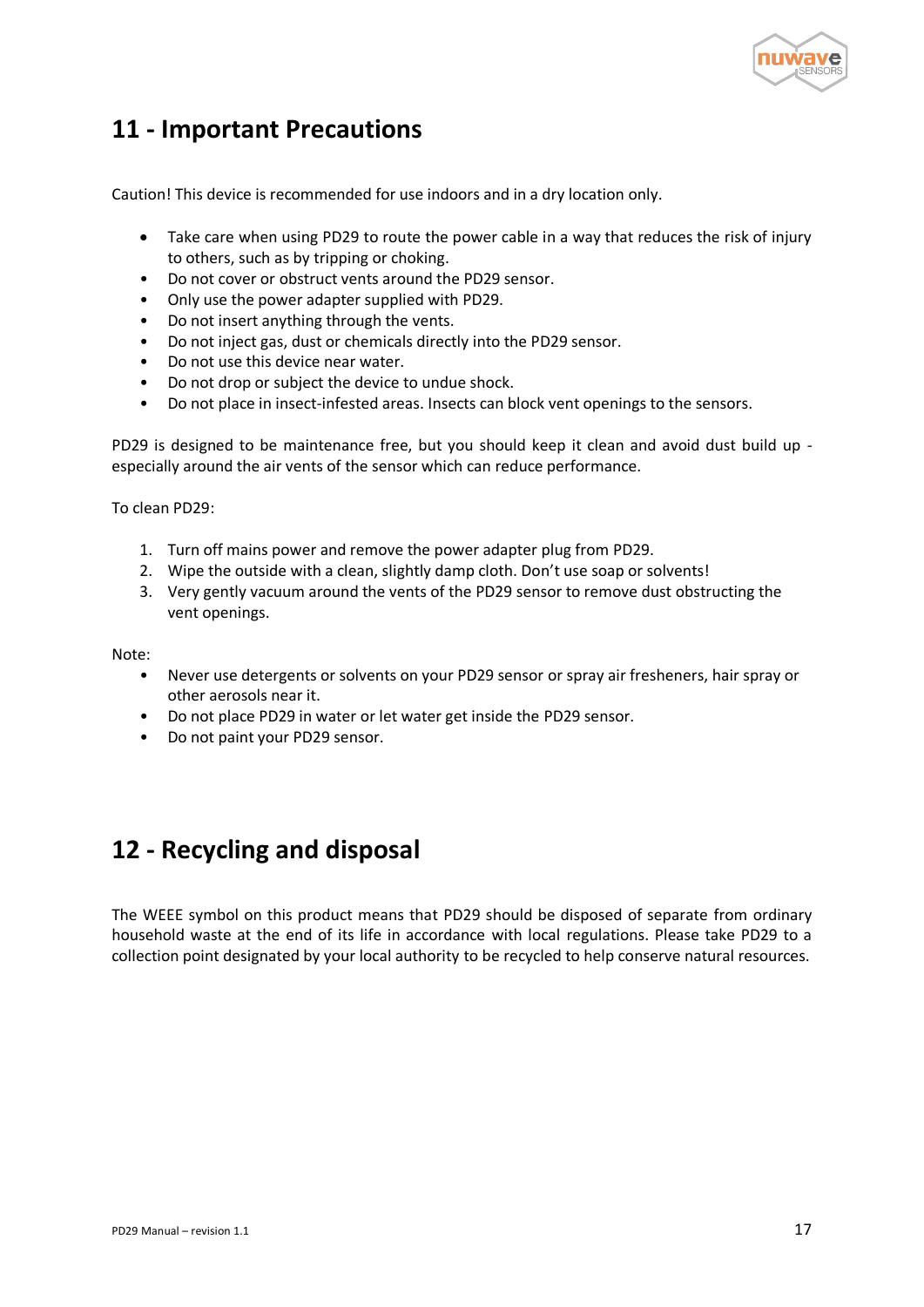

## <span id="page-18-0"></span>**13 – Product Warranty:**

#### **Limited Product Warranty**

THIS LIMITED WARRANTY CONTAINS IMPORTANT INFORMATION ABOUT YOUR RIGHTS AND OBLIGATIONS, AS WELL AS LIMITATIONS AND EXCLUSIONS THAT MAY APPLY TO YOU AS PART OF THE TERMS AND CONDITIONS OF SALE IN EFFECT AT THE TIME THAT YOU PURCHASE A NUWAVE SENSOR TECHNOLOGY LIMITED PRODUCT.

#### **What this warranty covers?**

NuWave Sensor Technology Limited ("NuWave") warrants to the original purchaser of this PD29 sensor (the "Product") shall be free of defects in design, assembly material, or workmanship under normal use for a period of one (1) year from the date of purchase (the "Warranty Period").

NuWave does not warrant that the operation of the Product will be uninterrupted or error-free. NuWave is not responsible for damage arising from failure to follow instructions relating to the Product's use. This Limited Warranty does not cover software embedded in the Product and the services provided by NuWave to owners of the Product. Refer to the licence agreement accompanying the software for details of your rights with respect to their use.

#### **Remedies**

NuWave will repair or replace, at its option, any defective product free of charge (except for shipping charges for the product). Any replacement hardware product will be warranted for the remainder of the original warranty period or thirty (30) days, whichever is longer. In the event that NuWave is unable to repair or replace the product (for example, because it has been discontinued), NuWave will offer either a refund or a credit towards the purchase of another product from NuWave in an amount equal to the purchase price of the product as evidenced on the original purchase invoice or receipt.

#### **What is not covered by this warranty?**

The warranty is null and void if the Product is not provided to NuWave for inspection upon NuWave's request, or if NuWave determines that the Product has been improperly installed, altered in any way, or tampered with. The NuWave Product Warranty does not protect against floods, lightning, earthquakes, war, vandalism, theft, normal-use wear and tear, erosion, depletion, obsolescence, abuse, damage due to low voltage disturbances such as brownouts, non-authorised program or system equipment modification, alternation or other external causes.

#### **How to Obtain Warranty Service**

Please review the online help resources at nuwavesensors.com/support prior to seeking warranty service. To get service for your PD29 sensor you must take the following steps;

- 1. Contact NuWave Sensors customer support. Customer Support contact information can be found by visiting www.nuwavesensors.com/support
- 2. Provide the following to the customer support agent;
	- a. The serial number found on the back of your PD29 sensor
	- b. Where you purchased the product
	- c. When you purchased the product
	- d. Proof of payment
- 3. Your customer service representative will then instruct you on how to forward your receipt and your PD29 as well as how to proceed with your claim.

It is likely that any stored data relating to the product will be lost or reformatted during service and NuWave will not be responsible for any such damage or loss.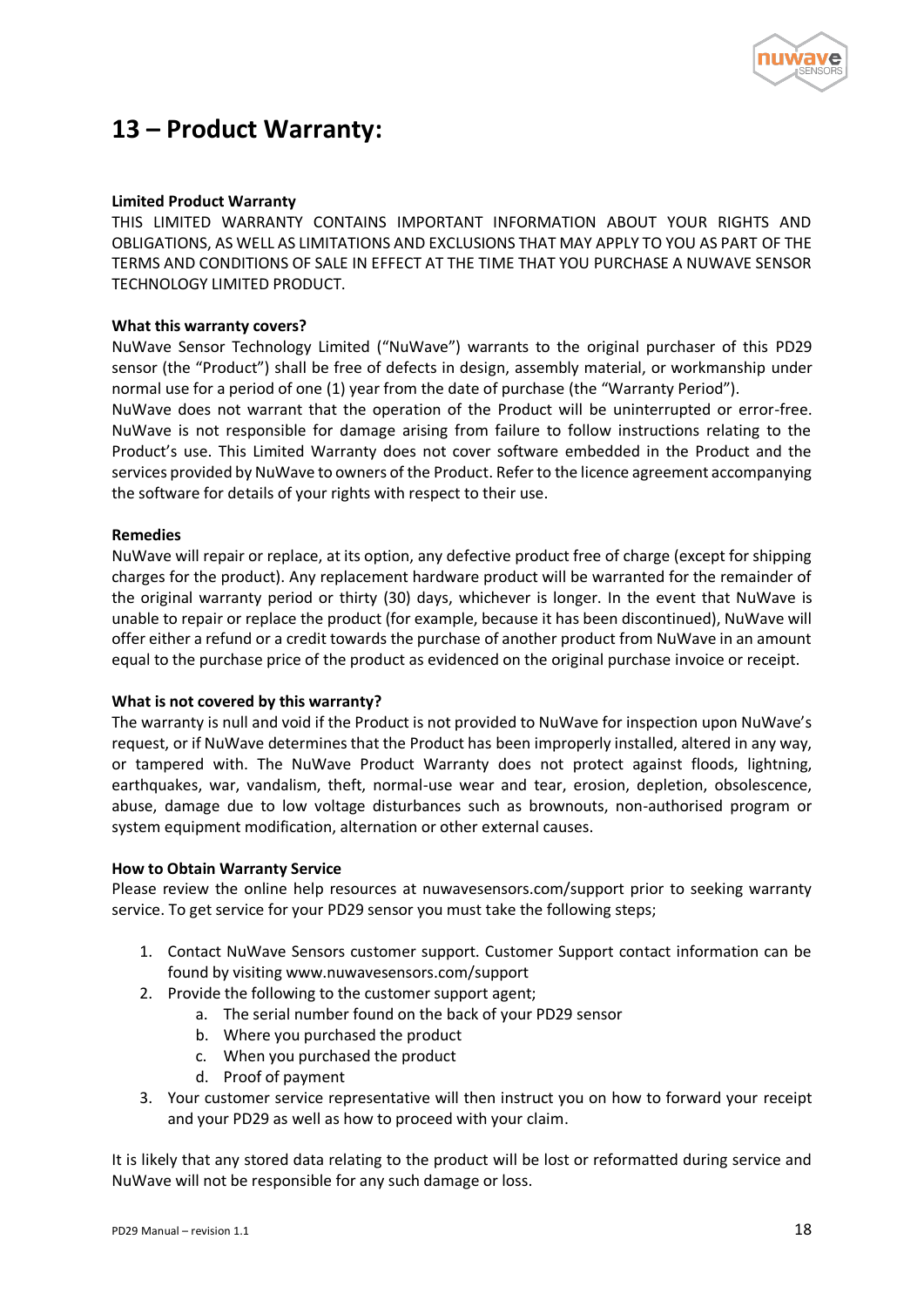

NuWave reserve the right to review the damaged NuWave product. All costs of shipping the Product to NuWave for inspection shall be borne by the purchaser. Damaged equipment must remain available for inspection until the claim is finalised. Whenever claims are settled NuWave reserves the right to be subrogated under any existing insurance policies the purchaser may have.

#### **Implied Warranties**

EXCEPT TO THE EXTENT PROHIBITED BY APPLICABLE LAW, ALL IMPLIED WARRANTIES INCLUDING WARRANTIES OF MERCHANTABILITY AND FITNESS FOR A PARTICULAR PURPOSE) SHALL BE LIMITED IN DURATION TO THE DURATION OF THIS WARRANTY.

Some jurisdictions do not allow limitations on the duration of an implied warranty, so the above limitation may not apply to you.

#### **Limitation of Damages**

IN NO EVENT SHALL NUWAVE BE LIABLE FOR INCIDENTAL, SPECIAL, DIRECT, INDIRECT, CONSEQUENTIAL OR MULTIPLE DAMAGES SUCH AS, BUT NOT LIMITED TO, LOST BUSINESS OR PROFITS ARISING OUT OF THE SALE OR USE OF ANY NUWAVE PRODUCT, EVEN IF ADVISED OF THE POSSIBILITY OF SUCH DAMAGES.

#### **Statutory Rights**

This warranty gives you specific legal rights, and you may have other rights, depending on your jurisdiction. These rights are not affected by the warranties in this Limited Warranty.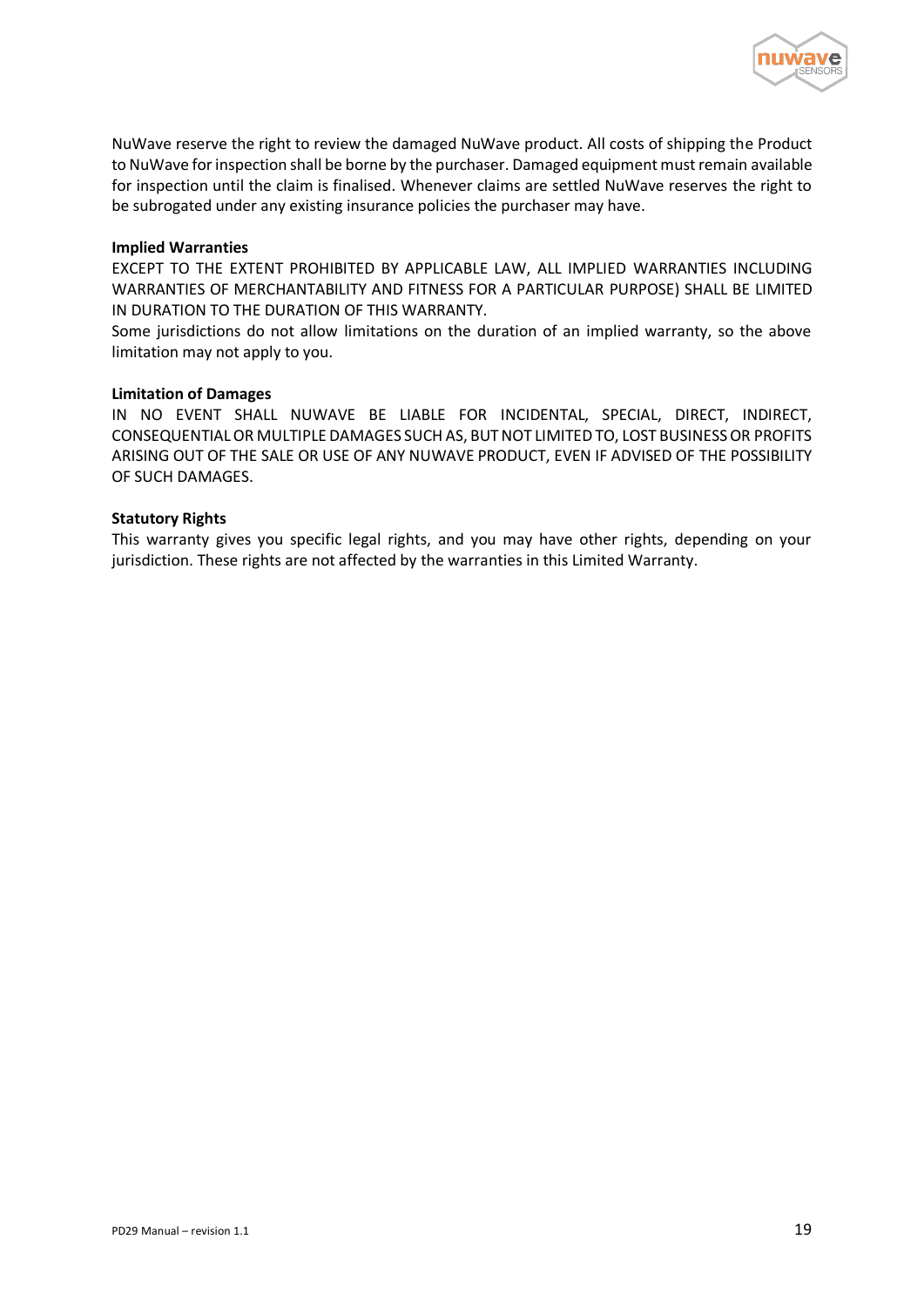

# <span id="page-20-0"></span>**14 – Appendix**

### <span id="page-20-1"></span>**14.1 – Troubleshooting**

| Problem                                    | <b>Possible Issue</b>                  | <b>Solution</b>                                                                                                                                                                                                                                                                                                                                                  |
|--------------------------------------------|----------------------------------------|------------------------------------------------------------------------------------------------------------------------------------------------------------------------------------------------------------------------------------------------------------------------------------------------------------------------------------------------------------------|
| No data arriving online<br>after 5 minutes | Outside of wireless range              | The wireless range of the sensor can vary<br>greatly depending on the building fabric and<br>can vary by as much as 20m to 100m. To test<br>this please plug the PD29 SENSOR in close<br>range to the DATA HUB. Data should arrive<br>online after about 5 minutes. In this case the<br>Data Hub will need to be re-positioned<br>closer to the sensor location. |
|                                            | Ethernet Cable not firmly<br>connected | Power off both the DATA HUB and PD29<br>SENSOR by plugging out the power supplies.<br>Please ensure that the Ethernet cable is<br>firmly connected to both the DATA HUB<br>gateway and the port on your broadband<br>router. Apply power to both devices and<br>check to see if data arrives after 5 minutes.                                                    |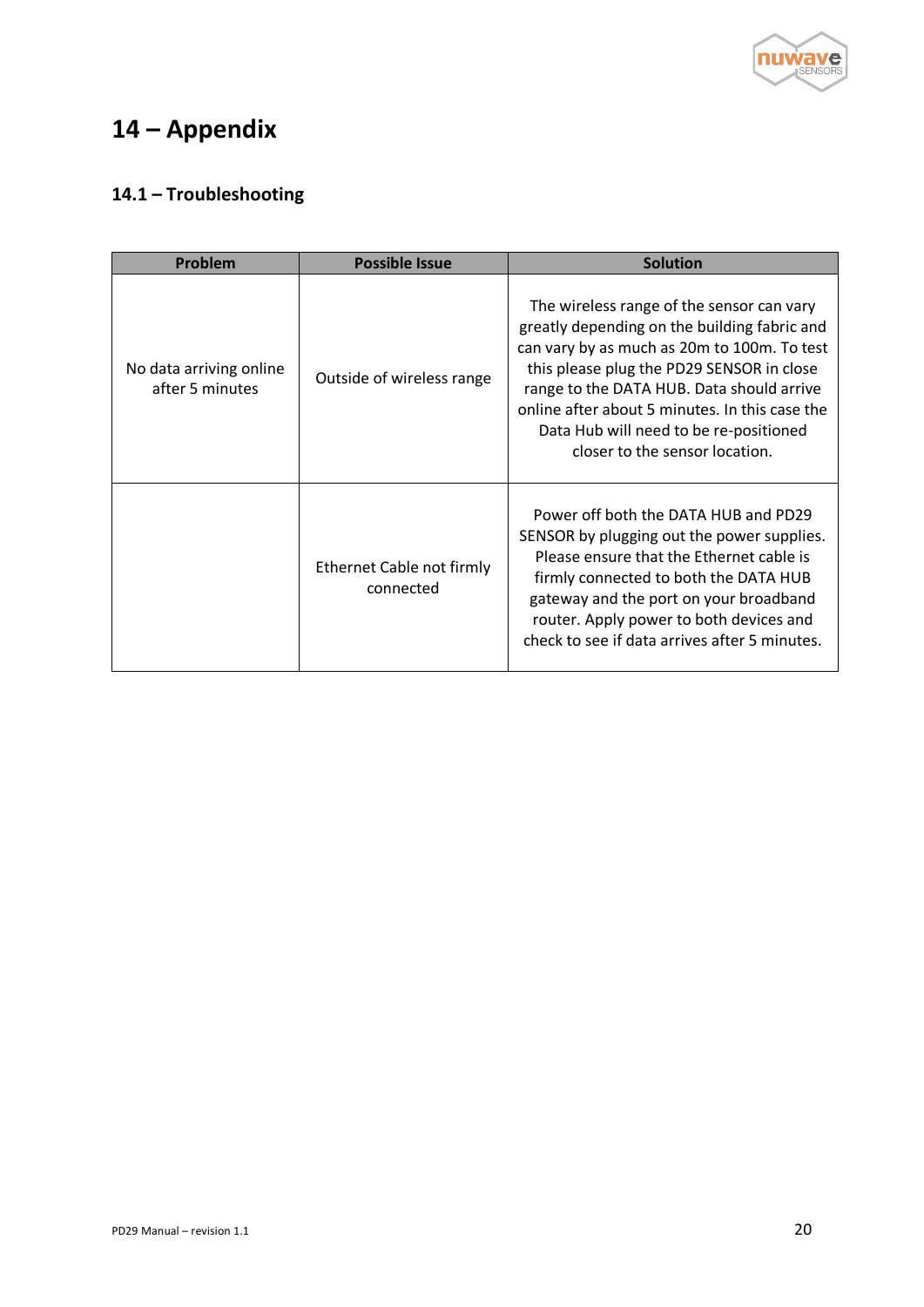

### <span id="page-21-0"></span>**14.2 – PD29 Dimensions**